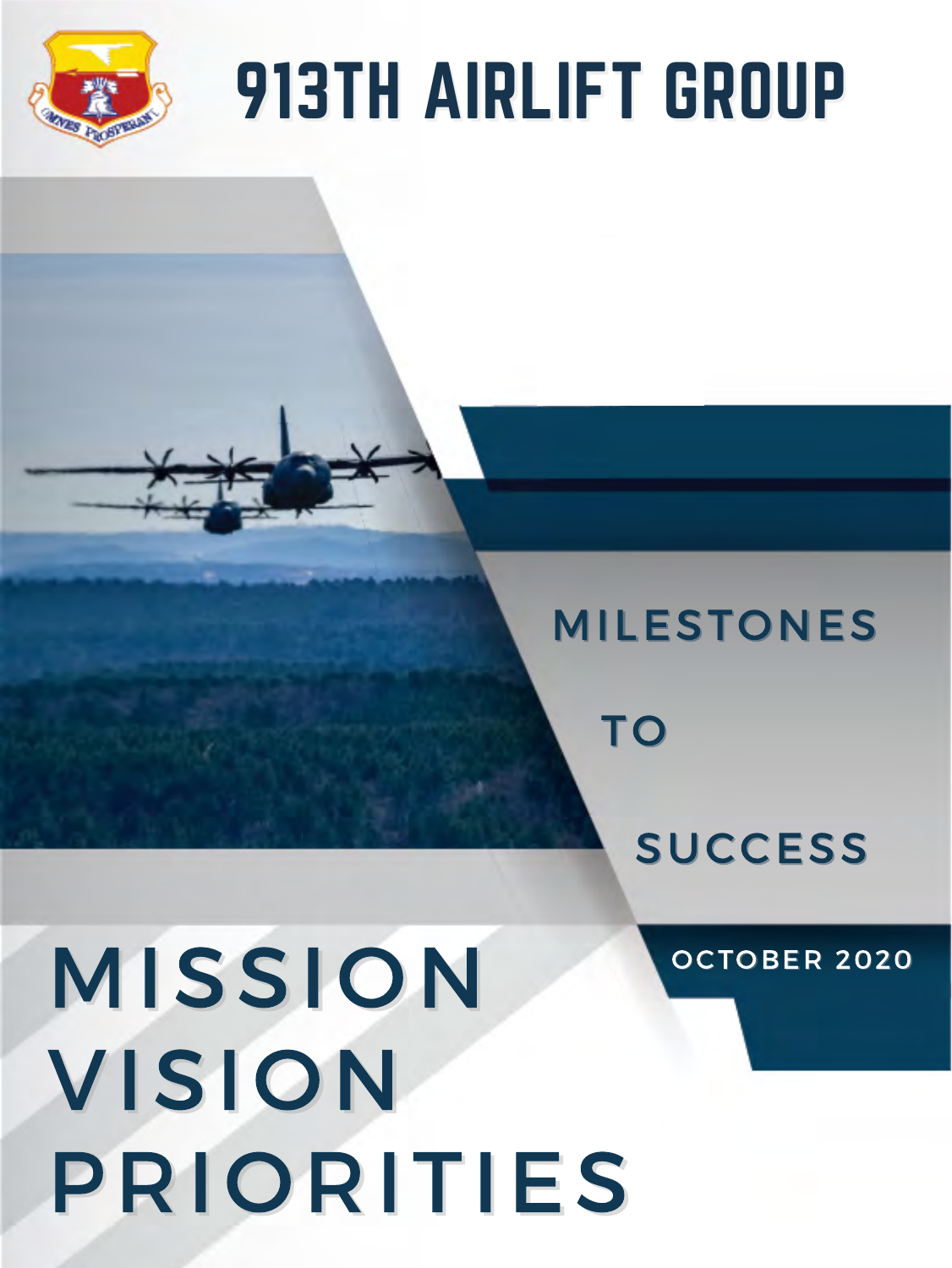

#### PROVIDE COMBAT-READY AIRMEN, TACTICAL AIRLIFT, AND AGILE COMBAT SUPPORT





EMPOWER RESERVE CITIZEN AIRMEN AND TOTAL FORCE PARTNERS TO MEET ANY CHALLENGE

# 913TH AIRLIFT GROUP SNAPSHOT **STRATEGIC PLAN 2021-2022**



#### GOAL #1: IDENTIFY UNIT MOBILITY REQUIREMENTS

Obj 1: Ensure AEFIs are updated by Nov 2020 and validated on a monthly basis thereafter by Sep 2021

- Obj 2: Ensure AEF bucket alignment with FGC visibility by Jan 2021
- Obj 3: Ensure 913 OSS UTCs approved by 31 Mar 2021
- Obj 4: Coordinate with FAM to correctly identify the appropriate OPLANs for the group by 31 Mar 2021
- Obj 4: Review and revise unit DOC statements by Jun 2021
- Obj 5: Secure full-time group UDM position by Sep 2021

GOAL #2: IMPROVE GROUP MEDICAL READINESS TO 80% OR ABOVE BY 30 SEP 2021

Obj 1: Recruit at least one provider by 30 Sep 2021 Obj 2: Execute stop-gap plan until providers are hired by Nov 2020 Obj 3: Establish Quarterly LOD/MEB/DLC review with all commanders beginning with the UTA in Sep 2020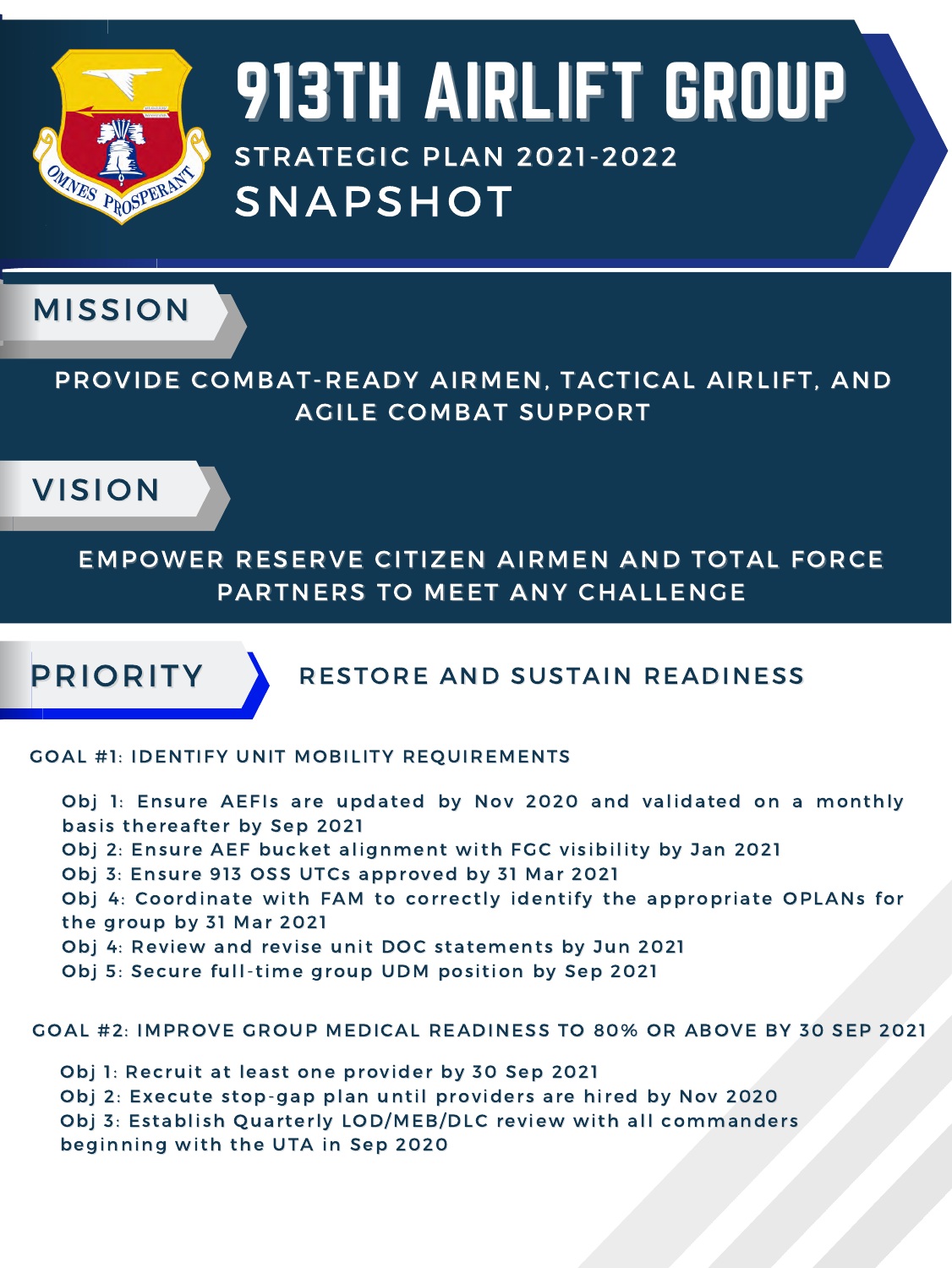

# 913TH AIRLIFT GROUP SNAPSHOT **STRATEGIC PLAN 2021-2022**

## PRIORITY MODERNIZE AND IMPROVE TO MEET **FUTURE THREATS**

GOAL #1: CORRECTLY IDENTIFY AND OBTAIN THE APPROPRIATE CLASSIFICATION LEVELS AND FACILITIES IN ORDER TO PREPARE FOR A TRUE NEAR PEER THREAT **BY SEP 2022** 

Obj 1: Identify a SME that can work with installation IP office in FY21 Obj 2: Execute SAR code review to identify potential TS billets by 1 June 2021



GOAL #1: CREATE AND IMPLEMENT A GROUP ANNUAL TRAINING AND EXERCISE PLAN

- Obj 1: Plan and conduct realistic OSTs per
- FY beginning in FY21 to include identifying MC and unit leads for developmental leadership opportunities. In deployment years conduct 2 OSTs with 25% group participation and in non-deployment years conduct 4 OSTs with 25% group participation with 1 OST being a Flag level exercise in FY22 Obj 2: Create exercise plans, events and inspections that are IAW AFI 90-201 by Sep 2021
- Obj 3: In FY21, squadron senior leaders will participate with SMEs as appropriate in an emerging threat exercise
- Obj 4: Create team to integrate Group training/exercise plan by 31 Oct 2021

#### GOAL #2: INCREASE RECRUITMENT AND RETENTION TO IMPROVE OVERALL EFFECTIVE MANNING

- Obj 1: Partner with recruiters to create opportunities for unit member involvement in community recruiting events minimum of 6 times annually by **Sep 2021**
- Obj 2: Host annual recruiting rodeo at LRAFB by Oct 2021 targeting in-state students/residents
- Obj 3: Create a team of Airmen to develop a group career mentorship program with voluntary quarterly events